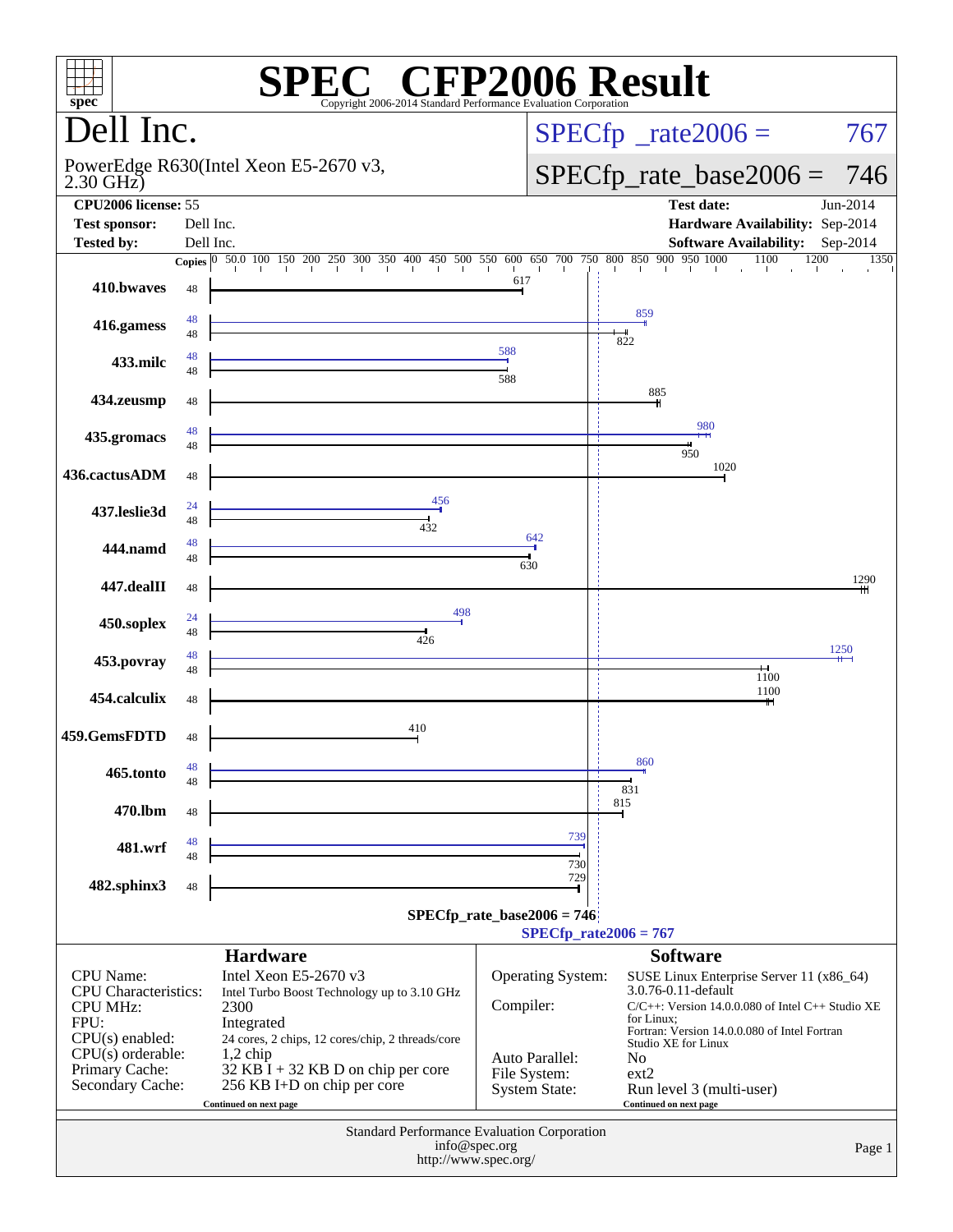

## Dell Inc.

2.30 GHz) PowerEdge R630(Intel Xeon E5-2670 v3,

 $SPECTp_rate2006 = 767$ 

#### [SPECfp\\_rate\\_base2006 =](http://www.spec.org/auto/cpu2006/Docs/result-fields.html#SPECfpratebase2006) 746

| <b>CPU2006 license: 55</b>                                                 |                                                                                                                           |                                                            | <b>Test date:</b><br>$Jun-2014$      |            |  |  |
|----------------------------------------------------------------------------|---------------------------------------------------------------------------------------------------------------------------|------------------------------------------------------------|--------------------------------------|------------|--|--|
| <b>Test sponsor:</b>                                                       | Dell Inc.                                                                                                                 |                                                            | Hardware Availability: Sep-2014      |            |  |  |
| <b>Tested by:</b>                                                          | Dell Inc.                                                                                                                 |                                                            | <b>Software Availability:</b>        | $Sep-2014$ |  |  |
| L3 Cache:<br>Other Cache:<br>Memory:<br>Disk Subsystem:<br>Other Hardware: | $30 \text{ MB I+D}$ on chip per chip<br>None<br>256 GB (16 x 16 GB 2Rx4 PC4-2133P-R)<br>1 x 1000 GB 7200 RPM SATA<br>None | <b>Base Pointers:</b><br>Peak Pointers:<br>Other Software: | $32/64$ -bit<br>$32/64$ -bit<br>None |            |  |  |

**[Results Table](http://www.spec.org/auto/cpu2006/Docs/result-fields.html#ResultsTable)**

| Results Tadie                                                                                            |               |                |             |                |            |                |             |               |                |              |                |              |                |              |
|----------------------------------------------------------------------------------------------------------|---------------|----------------|-------------|----------------|------------|----------------|-------------|---------------|----------------|--------------|----------------|--------------|----------------|--------------|
|                                                                                                          | <b>Base</b>   |                |             |                |            |                | <b>Peak</b> |               |                |              |                |              |                |              |
| <b>Benchmark</b>                                                                                         | <b>Copies</b> | <b>Seconds</b> | Ratio       | <b>Seconds</b> | Ratio      | <b>Seconds</b> | Ratio       | <b>Copies</b> | <b>Seconds</b> | <b>Ratio</b> | <b>Seconds</b> | <b>Ratio</b> | <b>Seconds</b> | <b>Ratio</b> |
| 410.bwayes                                                                                               | 48            | 1058           | 617         | 1055           | 618        | 1058           | 617         | 48            | 1058           | 617          | 1055           | 618          | 1058           | 617          |
| 416.gamess                                                                                               | 48            | 1141           | 824         | 1144           | 822        | 1177           | 799         | 48            | 1090           | 862          | 1095           | 858          | 1094           | 859          |
| $433$ .milc                                                                                              | 48            | 750            | 588         | 750            | 588        | 750            | 588         | 48            | 749            | 589          | 750            | 588          | 750            | 588          |
| 434.zeusmp                                                                                               | 48            | 495            | 883         | 494            | 885        | 491            | 890         | 48            | 495            | 883          | 494            | 885          | 491            | 890          |
| 435.gromacs                                                                                              | 48            | 361            | 950         | 361            | 951        | 363            | 944         | 48            | 347            | 988          | 350            | 980          | 355            | 966          |
| 436.cactusADM                                                                                            | 48            | 565            | 1020        | 564            | 1020       | 563            | 1020        | 48            | 565            | 1020         | 564            | 1020         | 563            | 1020         |
| 437.leslie3d                                                                                             | 48            | 1047           | 431         | 1045           | 432        | 1043           | 433         | 24            | 495            | 456          | 494            | 457          | 497            | 454          |
| 444.namd                                                                                                 | 48            | 611            | 630         | 608            | 633        | 611            | 630         | 48            | 600            | 642          | 598            | 644          | 600            | 641          |
| 447.dealII                                                                                               | 48            | 422            | 1300        | 425            | 1290       | 427            | 1290        | 48            | 422            | 1300         | 425            | 1290         | 427            | 1290         |
| $450$ .soplex                                                                                            | 48            | 941            | 425         | 937            | 427        | 940            | 426         | 24            | 402            | 498          | 402            | 498          | 403            | 496          |
| $453$ .povray                                                                                            | 48            | 231            | <b>1100</b> | 234            | 1090       | 231            | 1100        | 48            | 206            | 1240         | 205            | 1250         | 201            | 1270         |
| 454.calculix                                                                                             | 48            | 355            | 1110        | 359            | 1100       | 360            | 1100        | 48            | 355            | 1110         | 359            | <b>1100</b>  | 360            | 1100         |
| 459.GemsFDTD                                                                                             | 48            | 1242           | 410         | 1243           | 410        | 1243           | 410         | 48            | 1242           | 410          | 1243           | 410          | 1243           | 410          |
| 465.tonto                                                                                                | 48            | 569            | 830         | 568            | 832        | 568            | 831         | 48            | 551            | 857          | 549            | 860          | 549            | 860          |
| 470.1bm                                                                                                  | 48            | 809            | 815         | 810            | 814        | 808            | 816         | 48            | 809            | 815          | 810            | 814          | 808            | 816          |
| 481.wrf                                                                                                  | 48            | 735            | 729         | 735            | 730        | 735            | 730         | 48            | 725            | 739          | 726            | 738          | 726            | <b>739</b>   |
| 482.sphinx3                                                                                              | 48            | 1284           | 729         | 1282           | <b>730</b> | 1286           | 727         | 48            | 1284           | 729          | 1282           | 730          | 1286           | 727          |
| Results appear in the order in which they were run. Bold underlined text indicates a median measurement. |               |                |             |                |            |                |             |               |                |              |                |              |                |              |

#### **[Submit Notes](http://www.spec.org/auto/cpu2006/Docs/result-fields.html#SubmitNotes)**

 The numactl mechanism was used to bind copies to processors. The config file option 'submit' was used to generate numactl commands to bind each copy to a specific processor. For details, please see the config file.

#### **[Operating System Notes](http://www.spec.org/auto/cpu2006/Docs/result-fields.html#OperatingSystemNotes)**

Stack size set to unlimited using "ulimit -s unlimited"

#### **[Platform Notes](http://www.spec.org/auto/cpu2006/Docs/result-fields.html#PlatformNotes)**

 BIOS settings: Snoop Mode set to Cluster on Die Virtualization Technology disabled

Continued on next page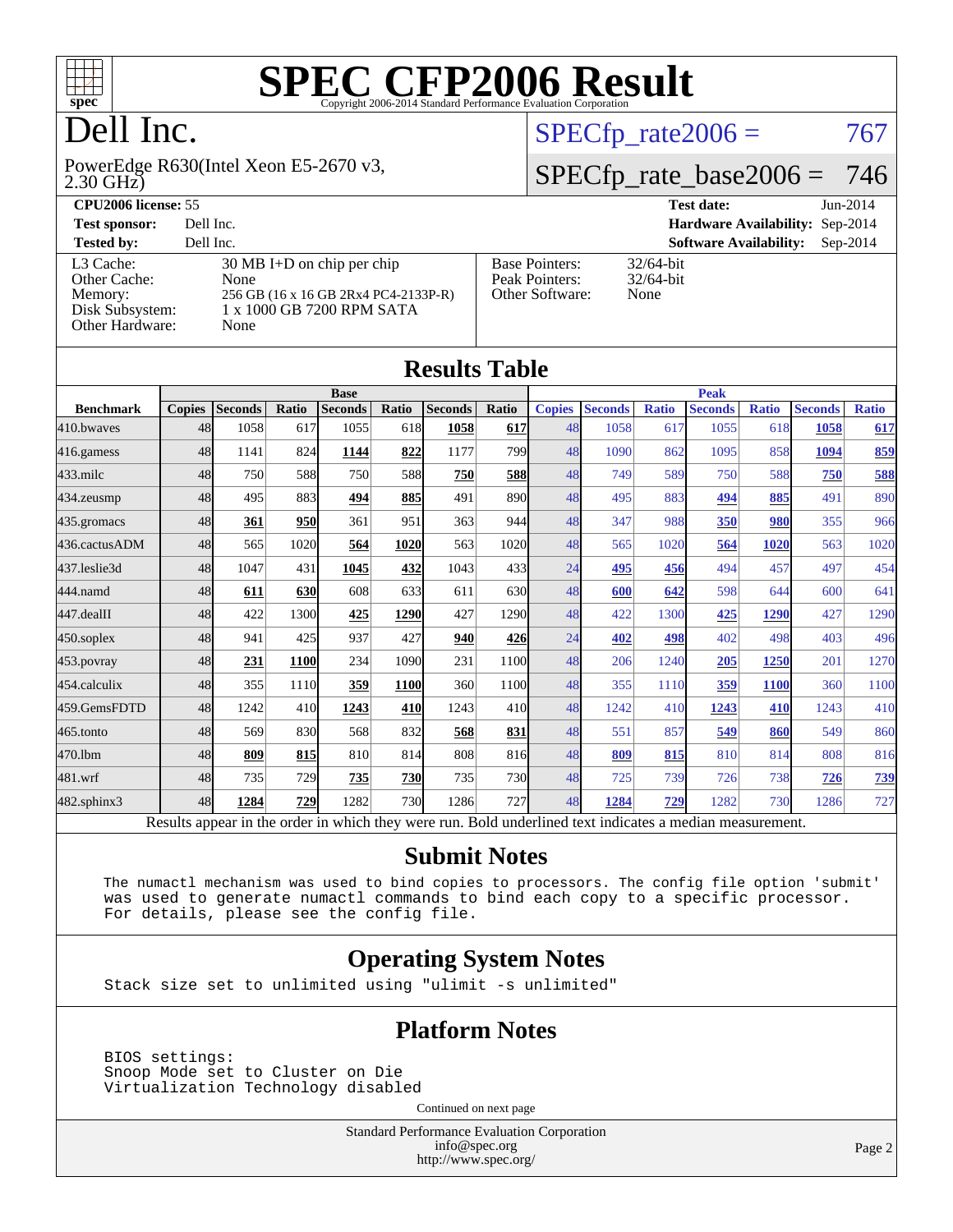

#### Dell Inc.

2.30 GHz) PowerEdge R630(Intel Xeon E5-2670 v3,  $SPECTp_rate2006 = 767$ 

[SPECfp\\_rate\\_base2006 =](http://www.spec.org/auto/cpu2006/Docs/result-fields.html#SPECfpratebase2006) 746

**[CPU2006 license:](http://www.spec.org/auto/cpu2006/Docs/result-fields.html#CPU2006license)** 55 **[Test date:](http://www.spec.org/auto/cpu2006/Docs/result-fields.html#Testdate)** Jun-2014 **[Test sponsor:](http://www.spec.org/auto/cpu2006/Docs/result-fields.html#Testsponsor)** Dell Inc. **[Hardware Availability:](http://www.spec.org/auto/cpu2006/Docs/result-fields.html#HardwareAvailability)** Sep-2014 **[Tested by:](http://www.spec.org/auto/cpu2006/Docs/result-fields.html#Testedby)** Dell Inc. **[Software Availability:](http://www.spec.org/auto/cpu2006/Docs/result-fields.html#SoftwareAvailability)** Sep-2014

#### **[Platform Notes \(Continued\)](http://www.spec.org/auto/cpu2006/Docs/result-fields.html#PlatformNotes)**

Standard Performance Evaluation Corporation [info@spec.org](mailto:info@spec.org) Execute Disable disabled System Profile set to Performance Sysinfo program /root/cpu2006-1.2/config/sysinfo.rev6818 \$Rev: 6818 \$ \$Date:: 2012-07-17 #\$ e86d102572650a6e4d596a3cee98f191 running on linux Thu Jun 19 22:51:59 2014 This section contains SUT (System Under Test) info as seen by some common utilities. To remove or add to this section, see: <http://www.spec.org/cpu2006/Docs/config.html#sysinfo> From /proc/cpuinfo model name : Intel(R) Xeon(R) CPU E5-2670 v3 @ 2.30GHz 2 "physical id"s (chips) 48 "processors" cores, siblings (Caution: counting these is hw and system dependent. The following excerpts from /proc/cpuinfo might not be reliable. Use with caution.) cpu cores : 12 siblings : 24 physical 0: cores 0 1 2 3 4 5 8 9 10 11 12 13 physical 1: cores 0 1 2 3 4 5 8 9 10 11 12 13 cache size : 15360 KB From /proc/meminfo MemTotal: 264440604 kB HugePages\_Total: 0 Hugepagesize: 2048 kB /usr/bin/lsb\_release -d SUSE Linux Enterprise Server 11 (x86\_64) From /etc/\*release\* /etc/\*version\* SuSE-release: SUSE Linux Enterprise Server 11 (x86\_64) VERSION = 11 PATCHLEVEL = 3 uname -a: Linux linux 3.0.76-0.11-default #1 SMP Fri Jun 14 08:21:43 UTC 2013 (ccab990) x86\_64 x86\_64 x86\_64 GNU/Linux run-level 3 Jun 19 10:46 last=S SPEC is set to: /root/cpu2006-1.2 Filesystem Type Size Used Avail Use% Mounted on /dev/sda2 ext2 726G 9.9G 715G 2% / Additional information from dmidecode: BIOS Dell Inc. 0.3.24 06/12/2014 Memory: 16x 002C00B3002C 36ASF2G72PZ-2G1A1 16 GB 2133 MHz 8x Not Specified Not Specified Continued on next page

<http://www.spec.org/>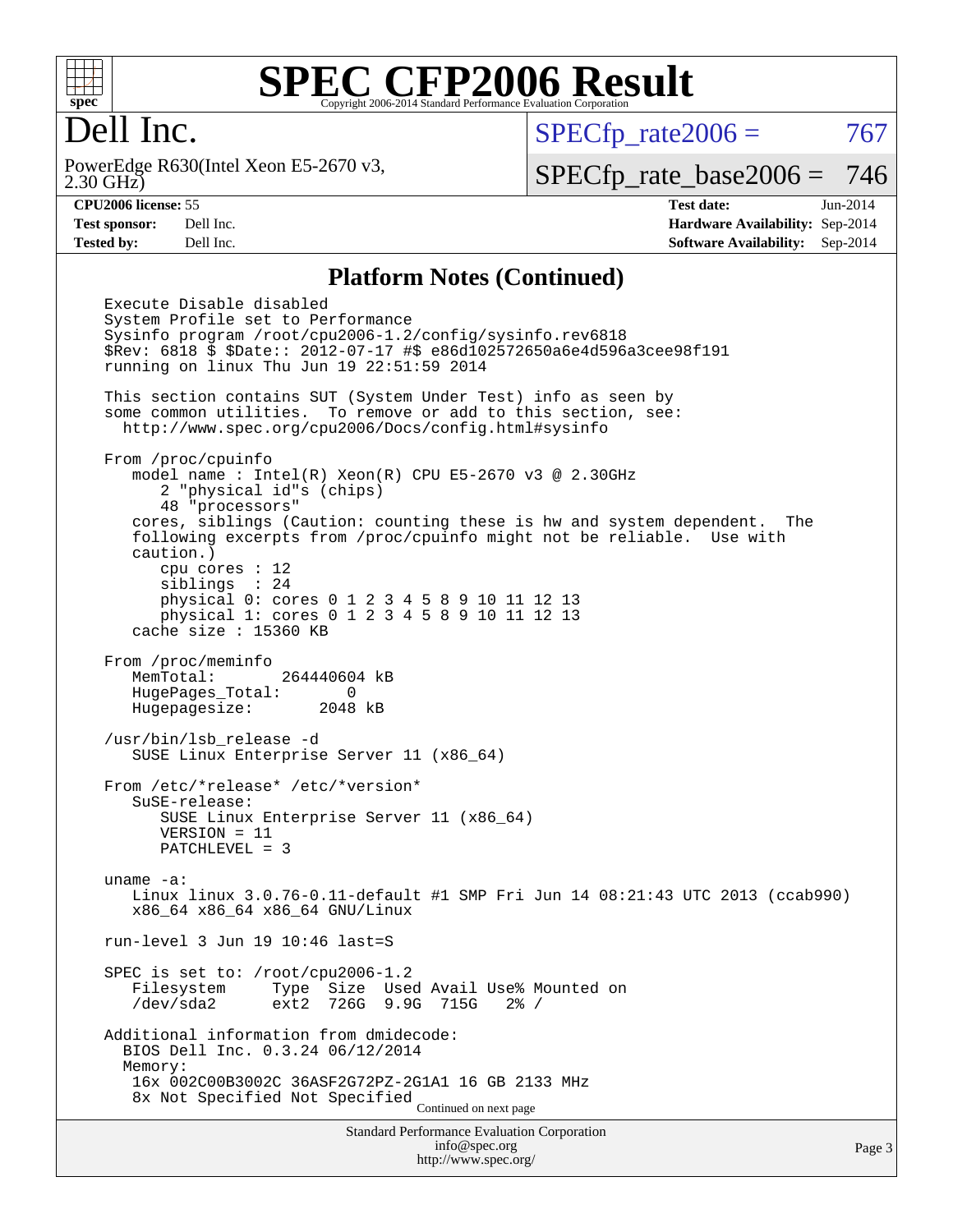

### Dell Inc.

2.30 GHz) PowerEdge R630(Intel Xeon E5-2670 v3,

 $SPECTp\_rate2006 = 767$ 

[SPECfp\\_rate\\_base2006 =](http://www.spec.org/auto/cpu2006/Docs/result-fields.html#SPECfpratebase2006) 746

**[CPU2006 license:](http://www.spec.org/auto/cpu2006/Docs/result-fields.html#CPU2006license)** 55 **[Test date:](http://www.spec.org/auto/cpu2006/Docs/result-fields.html#Testdate)** Jun-2014 **[Test sponsor:](http://www.spec.org/auto/cpu2006/Docs/result-fields.html#Testsponsor)** Dell Inc. **[Hardware Availability:](http://www.spec.org/auto/cpu2006/Docs/result-fields.html#HardwareAvailability)** Sep-2014 **[Tested by:](http://www.spec.org/auto/cpu2006/Docs/result-fields.html#Testedby)** Dell Inc. **[Software Availability:](http://www.spec.org/auto/cpu2006/Docs/result-fields.html#SoftwareAvailability)** Sep-2014

#### **[Platform Notes \(Continued\)](http://www.spec.org/auto/cpu2006/Docs/result-fields.html#PlatformNotes)**

(End of data from sysinfo program)

#### **[General Notes](http://www.spec.org/auto/cpu2006/Docs/result-fields.html#GeneralNotes)**

Environment variables set by runspec before the start of the run: LD\_LIBRARY\_PATH = "/root/cpu2006-1.2/libs/32:/root/cpu2006-1.2/libs/64:/root/cpu2006-1.2/sh"

 Binaries compiled on a system with 1x Core i7-860 CPU + 8GB memory using RedHat EL 6.4 Transparent Huge Pages enabled with: echo always > /sys/kernel/mm/transparent\_hugepage/enabled Filesystem page cache cleared with: echo 1> /proc/sys/vm/drop\_caches runspec command invoked through numactl i.e.: numactl --interleave=all runspec <etc>

#### **[Base Compiler Invocation](http://www.spec.org/auto/cpu2006/Docs/result-fields.html#BaseCompilerInvocation)**

 $C$  benchmarks:<br>icc  $-m64$ 

[C++ benchmarks:](http://www.spec.org/auto/cpu2006/Docs/result-fields.html#CXXbenchmarks) [icpc -m64](http://www.spec.org/cpu2006/results/res2014q3/cpu2006-20140909-31311.flags.html#user_CXXbase_intel_icpc_64bit_bedb90c1146cab66620883ef4f41a67e)

[Fortran benchmarks](http://www.spec.org/auto/cpu2006/Docs/result-fields.html#Fortranbenchmarks): [ifort -m64](http://www.spec.org/cpu2006/results/res2014q3/cpu2006-20140909-31311.flags.html#user_FCbase_intel_ifort_64bit_ee9d0fb25645d0210d97eb0527dcc06e)

[Benchmarks using both Fortran and C](http://www.spec.org/auto/cpu2006/Docs/result-fields.html#BenchmarksusingbothFortranandC): [icc -m64](http://www.spec.org/cpu2006/results/res2014q3/cpu2006-20140909-31311.flags.html#user_CC_FCbase_intel_icc_64bit_0b7121f5ab7cfabee23d88897260401c) [ifort -m64](http://www.spec.org/cpu2006/results/res2014q3/cpu2006-20140909-31311.flags.html#user_CC_FCbase_intel_ifort_64bit_ee9d0fb25645d0210d97eb0527dcc06e)

#### **[Base Portability Flags](http://www.spec.org/auto/cpu2006/Docs/result-fields.html#BasePortabilityFlags)**

| 410.bwaves: - DSPEC_CPU_LP64               |  |
|--------------------------------------------|--|
| 416.gamess: - DSPEC_CPU_LP64               |  |
| 433.milc: -DSPEC CPU LP64                  |  |
| 434.zeusmp: -DSPEC_CPU_LP64                |  |
| 435.gromacs: -DSPEC_CPU_LP64 -nofor_main   |  |
| 436.cactusADM: -DSPEC CPU LP64 -nofor main |  |
| 437.leslie3d: -DSPEC CPU LP64              |  |
| 444.namd: - DSPEC CPU LP64                 |  |
| 447.dealII: -DSPEC_CPU LP64                |  |
| 450.soplex: -DSPEC_CPU_LP64                |  |
| 453.povray: -DSPEC_CPU_LP64                |  |
| 454.calculix: - DSPEC_CPU_LP64 -nofor_main |  |
| 459.GemsFDTD: - DSPEC_CPU_LP64             |  |
|                                            |  |

Continued on next page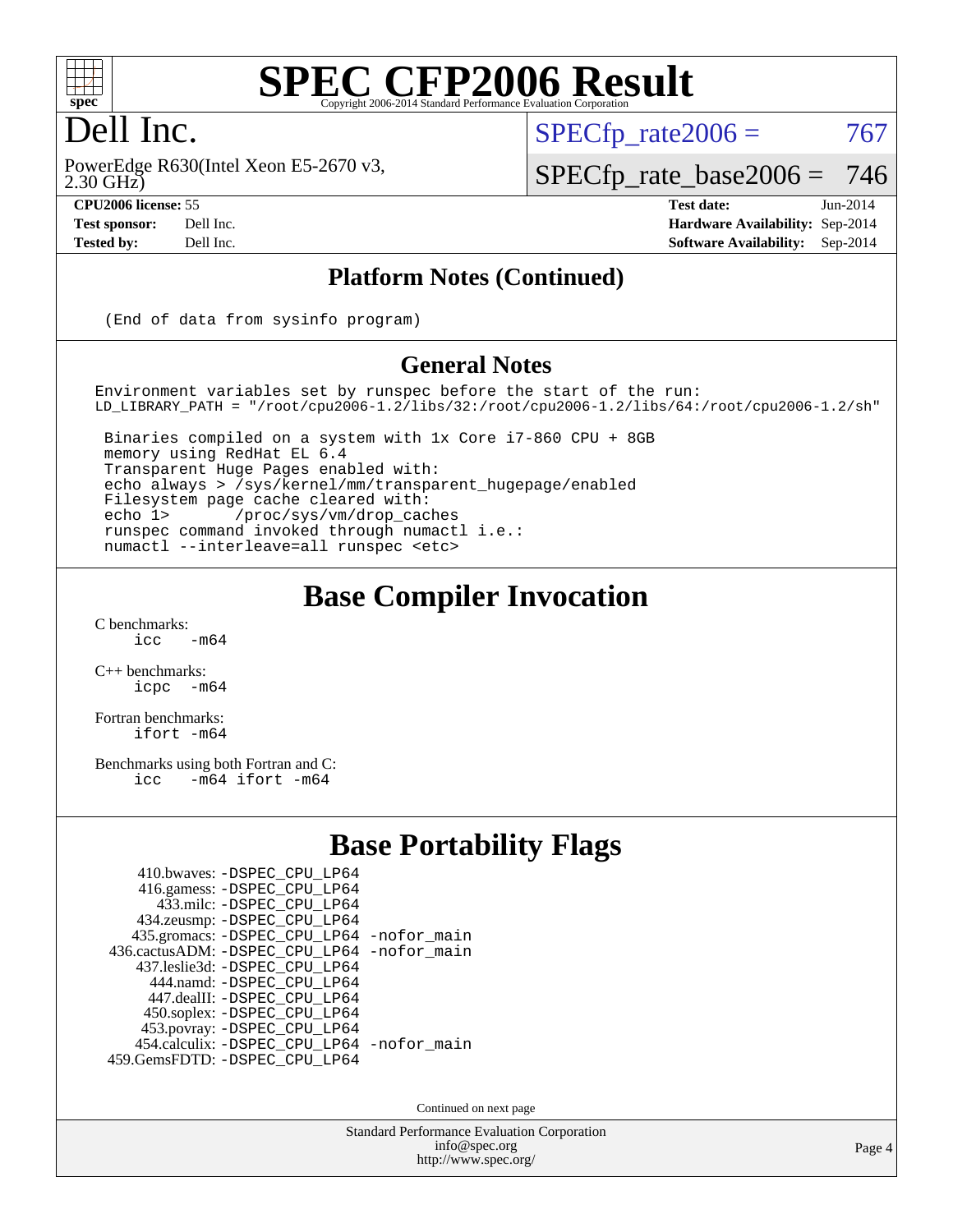

#### Dell Inc.

2.30 GHz) PowerEdge R630(Intel Xeon E5-2670 v3,  $SPECTp\_rate2006 = 767$ 

[SPECfp\\_rate\\_base2006 =](http://www.spec.org/auto/cpu2006/Docs/result-fields.html#SPECfpratebase2006) 746

**[CPU2006 license:](http://www.spec.org/auto/cpu2006/Docs/result-fields.html#CPU2006license)** 55 **[Test date:](http://www.spec.org/auto/cpu2006/Docs/result-fields.html#Testdate)** Jun-2014 **[Test sponsor:](http://www.spec.org/auto/cpu2006/Docs/result-fields.html#Testsponsor)** Dell Inc. **[Hardware Availability:](http://www.spec.org/auto/cpu2006/Docs/result-fields.html#HardwareAvailability)** Sep-2014 **[Tested by:](http://www.spec.org/auto/cpu2006/Docs/result-fields.html#Testedby)** Dell Inc. **[Software Availability:](http://www.spec.org/auto/cpu2006/Docs/result-fields.html#SoftwareAvailability)** Sep-2014

#### **[Base Portability Flags \(Continued\)](http://www.spec.org/auto/cpu2006/Docs/result-fields.html#BasePortabilityFlags)**

 465.tonto: [-DSPEC\\_CPU\\_LP64](http://www.spec.org/cpu2006/results/res2014q3/cpu2006-20140909-31311.flags.html#suite_basePORTABILITY465_tonto_DSPEC_CPU_LP64) 470.lbm: [-DSPEC\\_CPU\\_LP64](http://www.spec.org/cpu2006/results/res2014q3/cpu2006-20140909-31311.flags.html#suite_basePORTABILITY470_lbm_DSPEC_CPU_LP64)

 481.wrf: [-DSPEC\\_CPU\\_LP64](http://www.spec.org/cpu2006/results/res2014q3/cpu2006-20140909-31311.flags.html#suite_basePORTABILITY481_wrf_DSPEC_CPU_LP64) [-DSPEC\\_CPU\\_CASE\\_FLAG](http://www.spec.org/cpu2006/results/res2014q3/cpu2006-20140909-31311.flags.html#b481.wrf_baseCPORTABILITY_DSPEC_CPU_CASE_FLAG) [-DSPEC\\_CPU\\_LINUX](http://www.spec.org/cpu2006/results/res2014q3/cpu2006-20140909-31311.flags.html#b481.wrf_baseCPORTABILITY_DSPEC_CPU_LINUX) 482.sphinx3: [-DSPEC\\_CPU\\_LP64](http://www.spec.org/cpu2006/results/res2014q3/cpu2006-20140909-31311.flags.html#suite_basePORTABILITY482_sphinx3_DSPEC_CPU_LP64)

**[Base Optimization Flags](http://www.spec.org/auto/cpu2006/Docs/result-fields.html#BaseOptimizationFlags)**

[C benchmarks](http://www.spec.org/auto/cpu2006/Docs/result-fields.html#Cbenchmarks):

[-xCORE-AVX2](http://www.spec.org/cpu2006/results/res2014q3/cpu2006-20140909-31311.flags.html#user_CCbase_f-xAVX2_5f5fc0cbe2c9f62c816d3e45806c70d7) [-ipo](http://www.spec.org/cpu2006/results/res2014q3/cpu2006-20140909-31311.flags.html#user_CCbase_f-ipo) [-O3](http://www.spec.org/cpu2006/results/res2014q3/cpu2006-20140909-31311.flags.html#user_CCbase_f-O3) [-no-prec-div](http://www.spec.org/cpu2006/results/res2014q3/cpu2006-20140909-31311.flags.html#user_CCbase_f-no-prec-div) [-opt-prefetch](http://www.spec.org/cpu2006/results/res2014q3/cpu2006-20140909-31311.flags.html#user_CCbase_f-opt-prefetch) [-auto-p32](http://www.spec.org/cpu2006/results/res2014q3/cpu2006-20140909-31311.flags.html#user_CCbase_f-auto-p32) [-ansi-alias](http://www.spec.org/cpu2006/results/res2014q3/cpu2006-20140909-31311.flags.html#user_CCbase_f-ansi-alias) [-opt-mem-layout-trans=3](http://www.spec.org/cpu2006/results/res2014q3/cpu2006-20140909-31311.flags.html#user_CCbase_f-opt-mem-layout-trans_a7b82ad4bd7abf52556d4961a2ae94d5)

#### [C++ benchmarks:](http://www.spec.org/auto/cpu2006/Docs/result-fields.html#CXXbenchmarks)

[-xCORE-AVX2](http://www.spec.org/cpu2006/results/res2014q3/cpu2006-20140909-31311.flags.html#user_CXXbase_f-xAVX2_5f5fc0cbe2c9f62c816d3e45806c70d7) [-ipo](http://www.spec.org/cpu2006/results/res2014q3/cpu2006-20140909-31311.flags.html#user_CXXbase_f-ipo) [-O3](http://www.spec.org/cpu2006/results/res2014q3/cpu2006-20140909-31311.flags.html#user_CXXbase_f-O3) [-no-prec-div](http://www.spec.org/cpu2006/results/res2014q3/cpu2006-20140909-31311.flags.html#user_CXXbase_f-no-prec-div) [-opt-prefetch](http://www.spec.org/cpu2006/results/res2014q3/cpu2006-20140909-31311.flags.html#user_CXXbase_f-opt-prefetch) [-auto-p32](http://www.spec.org/cpu2006/results/res2014q3/cpu2006-20140909-31311.flags.html#user_CXXbase_f-auto-p32) [-ansi-alias](http://www.spec.org/cpu2006/results/res2014q3/cpu2006-20140909-31311.flags.html#user_CXXbase_f-ansi-alias) [-opt-mem-layout-trans=3](http://www.spec.org/cpu2006/results/res2014q3/cpu2006-20140909-31311.flags.html#user_CXXbase_f-opt-mem-layout-trans_a7b82ad4bd7abf52556d4961a2ae94d5)

[Fortran benchmarks](http://www.spec.org/auto/cpu2006/Docs/result-fields.html#Fortranbenchmarks):

[-xCORE-AVX2](http://www.spec.org/cpu2006/results/res2014q3/cpu2006-20140909-31311.flags.html#user_FCbase_f-xAVX2_5f5fc0cbe2c9f62c816d3e45806c70d7) [-ipo](http://www.spec.org/cpu2006/results/res2014q3/cpu2006-20140909-31311.flags.html#user_FCbase_f-ipo) [-O3](http://www.spec.org/cpu2006/results/res2014q3/cpu2006-20140909-31311.flags.html#user_FCbase_f-O3) [-no-prec-div](http://www.spec.org/cpu2006/results/res2014q3/cpu2006-20140909-31311.flags.html#user_FCbase_f-no-prec-div) [-opt-prefetch](http://www.spec.org/cpu2006/results/res2014q3/cpu2006-20140909-31311.flags.html#user_FCbase_f-opt-prefetch)

[Benchmarks using both Fortran and C](http://www.spec.org/auto/cpu2006/Docs/result-fields.html#BenchmarksusingbothFortranandC):

[-xCORE-AVX2](http://www.spec.org/cpu2006/results/res2014q3/cpu2006-20140909-31311.flags.html#user_CC_FCbase_f-xAVX2_5f5fc0cbe2c9f62c816d3e45806c70d7) [-ipo](http://www.spec.org/cpu2006/results/res2014q3/cpu2006-20140909-31311.flags.html#user_CC_FCbase_f-ipo) [-O3](http://www.spec.org/cpu2006/results/res2014q3/cpu2006-20140909-31311.flags.html#user_CC_FCbase_f-O3) [-no-prec-div](http://www.spec.org/cpu2006/results/res2014q3/cpu2006-20140909-31311.flags.html#user_CC_FCbase_f-no-prec-div) [-opt-prefetch](http://www.spec.org/cpu2006/results/res2014q3/cpu2006-20140909-31311.flags.html#user_CC_FCbase_f-opt-prefetch) [-auto-p32](http://www.spec.org/cpu2006/results/res2014q3/cpu2006-20140909-31311.flags.html#user_CC_FCbase_f-auto-p32) [-ansi-alias](http://www.spec.org/cpu2006/results/res2014q3/cpu2006-20140909-31311.flags.html#user_CC_FCbase_f-ansi-alias) [-opt-mem-layout-trans=3](http://www.spec.org/cpu2006/results/res2014q3/cpu2006-20140909-31311.flags.html#user_CC_FCbase_f-opt-mem-layout-trans_a7b82ad4bd7abf52556d4961a2ae94d5)

#### **[Peak Compiler Invocation](http://www.spec.org/auto/cpu2006/Docs/result-fields.html#PeakCompilerInvocation)**

[C benchmarks](http://www.spec.org/auto/cpu2006/Docs/result-fields.html#Cbenchmarks):  $\text{icc}$   $-\text{m64}$ 

[C++ benchmarks \(except as noted below\):](http://www.spec.org/auto/cpu2006/Docs/result-fields.html#CXXbenchmarksexceptasnotedbelow) [icpc -m64](http://www.spec.org/cpu2006/results/res2014q3/cpu2006-20140909-31311.flags.html#user_CXXpeak_intel_icpc_64bit_bedb90c1146cab66620883ef4f41a67e)

450.soplex: [icpc -m32](http://www.spec.org/cpu2006/results/res2014q3/cpu2006-20140909-31311.flags.html#user_peakCXXLD450_soplex_intel_icpc_4e5a5ef1a53fd332b3c49e69c3330699)

[Fortran benchmarks](http://www.spec.org/auto/cpu2006/Docs/result-fields.html#Fortranbenchmarks): [ifort -m64](http://www.spec.org/cpu2006/results/res2014q3/cpu2006-20140909-31311.flags.html#user_FCpeak_intel_ifort_64bit_ee9d0fb25645d0210d97eb0527dcc06e)

[Benchmarks using both Fortran and C](http://www.spec.org/auto/cpu2006/Docs/result-fields.html#BenchmarksusingbothFortranandC): [icc -m64](http://www.spec.org/cpu2006/results/res2014q3/cpu2006-20140909-31311.flags.html#user_CC_FCpeak_intel_icc_64bit_0b7121f5ab7cfabee23d88897260401c) [ifort -m64](http://www.spec.org/cpu2006/results/res2014q3/cpu2006-20140909-31311.flags.html#user_CC_FCpeak_intel_ifort_64bit_ee9d0fb25645d0210d97eb0527dcc06e)

### **[Peak Portability Flags](http://www.spec.org/auto/cpu2006/Docs/result-fields.html#PeakPortabilityFlags)**

 410.bwaves: [-DSPEC\\_CPU\\_LP64](http://www.spec.org/cpu2006/results/res2014q3/cpu2006-20140909-31311.flags.html#suite_peakPORTABILITY410_bwaves_DSPEC_CPU_LP64) 416.gamess: [-DSPEC\\_CPU\\_LP64](http://www.spec.org/cpu2006/results/res2014q3/cpu2006-20140909-31311.flags.html#suite_peakPORTABILITY416_gamess_DSPEC_CPU_LP64) 433.milc: [-DSPEC\\_CPU\\_LP64](http://www.spec.org/cpu2006/results/res2014q3/cpu2006-20140909-31311.flags.html#suite_peakPORTABILITY433_milc_DSPEC_CPU_LP64)

Continued on next page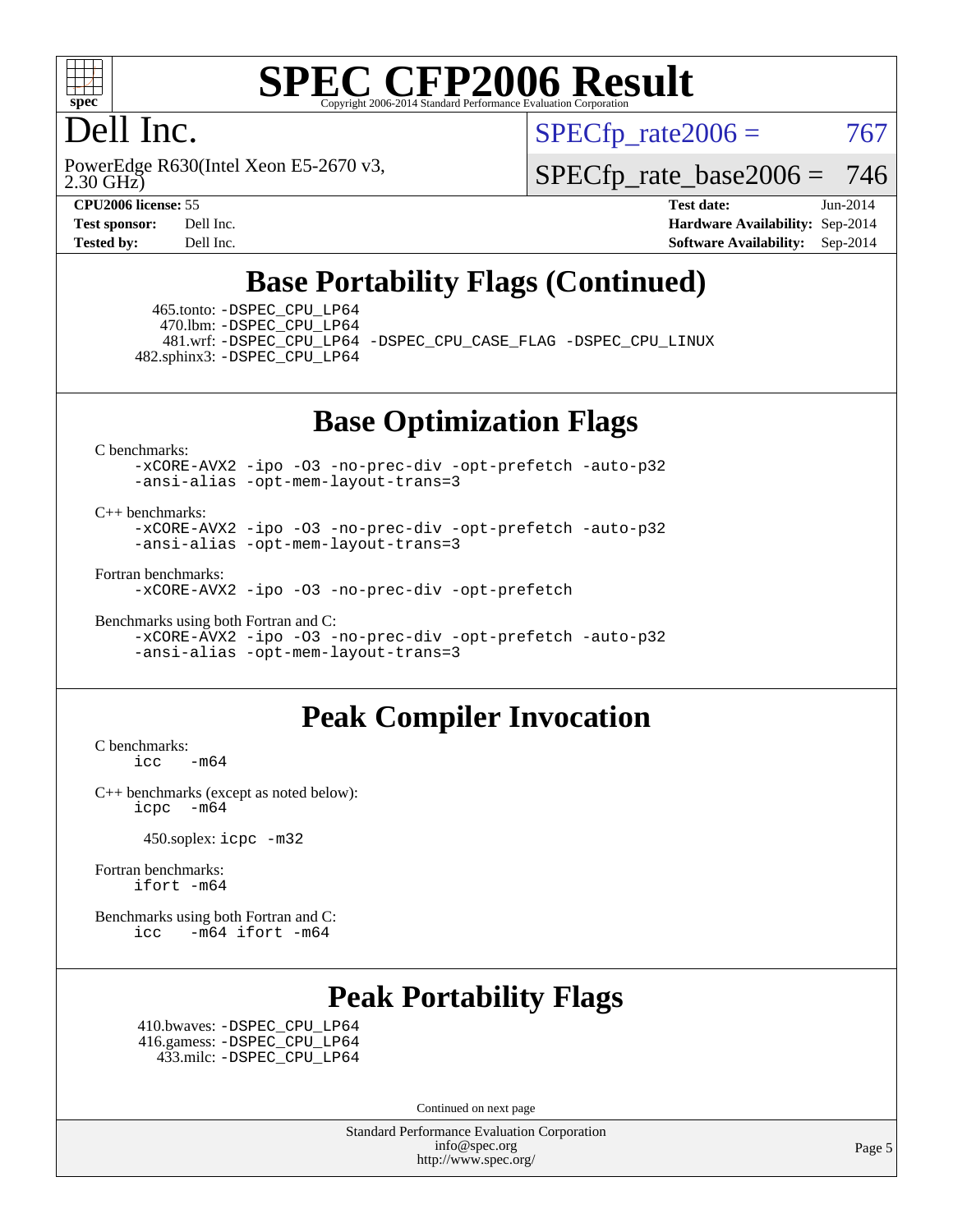

### Dell Inc.

2.30 GHz) PowerEdge R630(Intel Xeon E5-2670 v3,  $SPECTp\_rate2006 = 767$ 

[SPECfp\\_rate\\_base2006 =](http://www.spec.org/auto/cpu2006/Docs/result-fields.html#SPECfpratebase2006) 746

| <b>Test sponsor:</b> | Dell Inc. |
|----------------------|-----------|
| Tested by:           | Dell Inc. |

**[CPU2006 license:](http://www.spec.org/auto/cpu2006/Docs/result-fields.html#CPU2006license)** 55 **[Test date:](http://www.spec.org/auto/cpu2006/Docs/result-fields.html#Testdate)** Jun-2014 **[Hardware Availability:](http://www.spec.org/auto/cpu2006/Docs/result-fields.html#HardwareAvailability)** Sep-2014 **[Software Availability:](http://www.spec.org/auto/cpu2006/Docs/result-fields.html#SoftwareAvailability)** Sep-2014

### **[Peak Portability Flags \(Continued\)](http://www.spec.org/auto/cpu2006/Docs/result-fields.html#PeakPortabilityFlags)**

| 434.zeusmp: - DSPEC_CPU_LP64                |                                                                |
|---------------------------------------------|----------------------------------------------------------------|
| 435.gromacs: -DSPEC_CPU_LP64 -nofor_main    |                                                                |
| 436.cactusADM: -DSPEC_CPU_LP64 -nofor main  |                                                                |
| 437.leslie3d: -DSPEC CPU LP64               |                                                                |
| 444.namd: -DSPEC CPU LP64                   |                                                                |
| 447.dealII: -DSPEC CPU LP64                 |                                                                |
| 453.povray: -DSPEC_CPU_LP64                 |                                                                |
| 454.calculix: - DSPEC CPU LP64 - nofor main |                                                                |
| 459.GemsFDTD: -DSPEC CPU LP64               |                                                                |
| 465.tonto: -DSPEC CPU LP64                  |                                                                |
| 470.1bm: - DSPEC CPU LP64                   |                                                                |
|                                             | 481.wrf: -DSPEC CPU_LP64 -DSPEC_CPU_CASE_FLAG -DSPEC_CPU_LINUX |
| 482.sphinx3: -DSPEC CPU LP64                |                                                                |

## **[Peak Optimization Flags](http://www.spec.org/auto/cpu2006/Docs/result-fields.html#PeakOptimizationFlags)**

[C benchmarks](http://www.spec.org/auto/cpu2006/Docs/result-fields.html#Cbenchmarks):

 433.milc: [-xCORE-AVX2](http://www.spec.org/cpu2006/results/res2014q3/cpu2006-20140909-31311.flags.html#user_peakPASS2_CFLAGSPASS2_LDFLAGS433_milc_f-xAVX2_5f5fc0cbe2c9f62c816d3e45806c70d7)(pass 2) [-prof-gen](http://www.spec.org/cpu2006/results/res2014q3/cpu2006-20140909-31311.flags.html#user_peakPASS1_CFLAGSPASS1_LDFLAGS433_milc_prof_gen_e43856698f6ca7b7e442dfd80e94a8fc)(pass 1) [-ipo](http://www.spec.org/cpu2006/results/res2014q3/cpu2006-20140909-31311.flags.html#user_peakPASS2_CFLAGSPASS2_LDFLAGS433_milc_f-ipo)(pass 2) [-O3](http://www.spec.org/cpu2006/results/res2014q3/cpu2006-20140909-31311.flags.html#user_peakPASS2_CFLAGSPASS2_LDFLAGS433_milc_f-O3)(pass 2) [-no-prec-div](http://www.spec.org/cpu2006/results/res2014q3/cpu2006-20140909-31311.flags.html#user_peakPASS2_CFLAGSPASS2_LDFLAGS433_milc_f-no-prec-div)(pass 2) [-opt-mem-layout-trans=3](http://www.spec.org/cpu2006/results/res2014q3/cpu2006-20140909-31311.flags.html#user_peakPASS2_CFLAGS433_milc_f-opt-mem-layout-trans_a7b82ad4bd7abf52556d4961a2ae94d5)(pass 2) [-prof-use](http://www.spec.org/cpu2006/results/res2014q3/cpu2006-20140909-31311.flags.html#user_peakPASS2_CFLAGSPASS2_LDFLAGS433_milc_prof_use_bccf7792157ff70d64e32fe3e1250b55)(pass 2) [-auto-ilp32](http://www.spec.org/cpu2006/results/res2014q3/cpu2006-20140909-31311.flags.html#user_peakCOPTIMIZE433_milc_f-auto-ilp32)

 $470$ .lbm: basepeak = yes

 $482$ .sphinx $3$ : basepeak = yes

#### [C++ benchmarks:](http://www.spec.org/auto/cpu2006/Docs/result-fields.html#CXXbenchmarks)

 444.namd: [-xCORE-AVX2](http://www.spec.org/cpu2006/results/res2014q3/cpu2006-20140909-31311.flags.html#user_peakPASS2_CXXFLAGSPASS2_LDFLAGS444_namd_f-xAVX2_5f5fc0cbe2c9f62c816d3e45806c70d7)(pass 2) [-prof-gen](http://www.spec.org/cpu2006/results/res2014q3/cpu2006-20140909-31311.flags.html#user_peakPASS1_CXXFLAGSPASS1_LDFLAGS444_namd_prof_gen_e43856698f6ca7b7e442dfd80e94a8fc)(pass 1) [-ipo](http://www.spec.org/cpu2006/results/res2014q3/cpu2006-20140909-31311.flags.html#user_peakPASS2_CXXFLAGSPASS2_LDFLAGS444_namd_f-ipo)(pass 2)  $-03$ (pass 2)  $-$ no-prec-div(pass 2) [-opt-mem-layout-trans=3](http://www.spec.org/cpu2006/results/res2014q3/cpu2006-20140909-31311.flags.html#user_peakPASS2_CXXFLAGS444_namd_f-opt-mem-layout-trans_a7b82ad4bd7abf52556d4961a2ae94d5)(pass 2) [-prof-use](http://www.spec.org/cpu2006/results/res2014q3/cpu2006-20140909-31311.flags.html#user_peakPASS2_CXXFLAGSPASS2_LDFLAGS444_namd_prof_use_bccf7792157ff70d64e32fe3e1250b55)(pass 2) [-fno-alias](http://www.spec.org/cpu2006/results/res2014q3/cpu2006-20140909-31311.flags.html#user_peakCXXOPTIMIZE444_namd_f-no-alias_694e77f6c5a51e658e82ccff53a9e63a) [-auto-ilp32](http://www.spec.org/cpu2006/results/res2014q3/cpu2006-20140909-31311.flags.html#user_peakCXXOPTIMIZE444_namd_f-auto-ilp32)

447.dealII: basepeak = yes

```
 450.soplex: -xCORE-AVX2(pass 2) -prof-gen(pass 1) -ipo(pass 2)
-O3(pass 2) -no-prec-div(pass 2)
-opt-mem-layout-trans=3(pass 2) -prof-use(pass 2)
-opt-malloc-options=3
```

```
 453.povray: -xCORE-AVX2(pass 2) -prof-gen(pass 1) -ipo(pass 2)
 -O3(pass 2) -no-prec-div(pass 2)
-opt-mem-layout-trans=3(pass 2) -prof-use(pass 2) -unroll4
 -ansi-alias
```
[Fortran benchmarks](http://www.spec.org/auto/cpu2006/Docs/result-fields.html#Fortranbenchmarks):

Continued on next page

```
Standard Performance Evaluation Corporation
    info@spec.org
  http://www.spec.org/
```